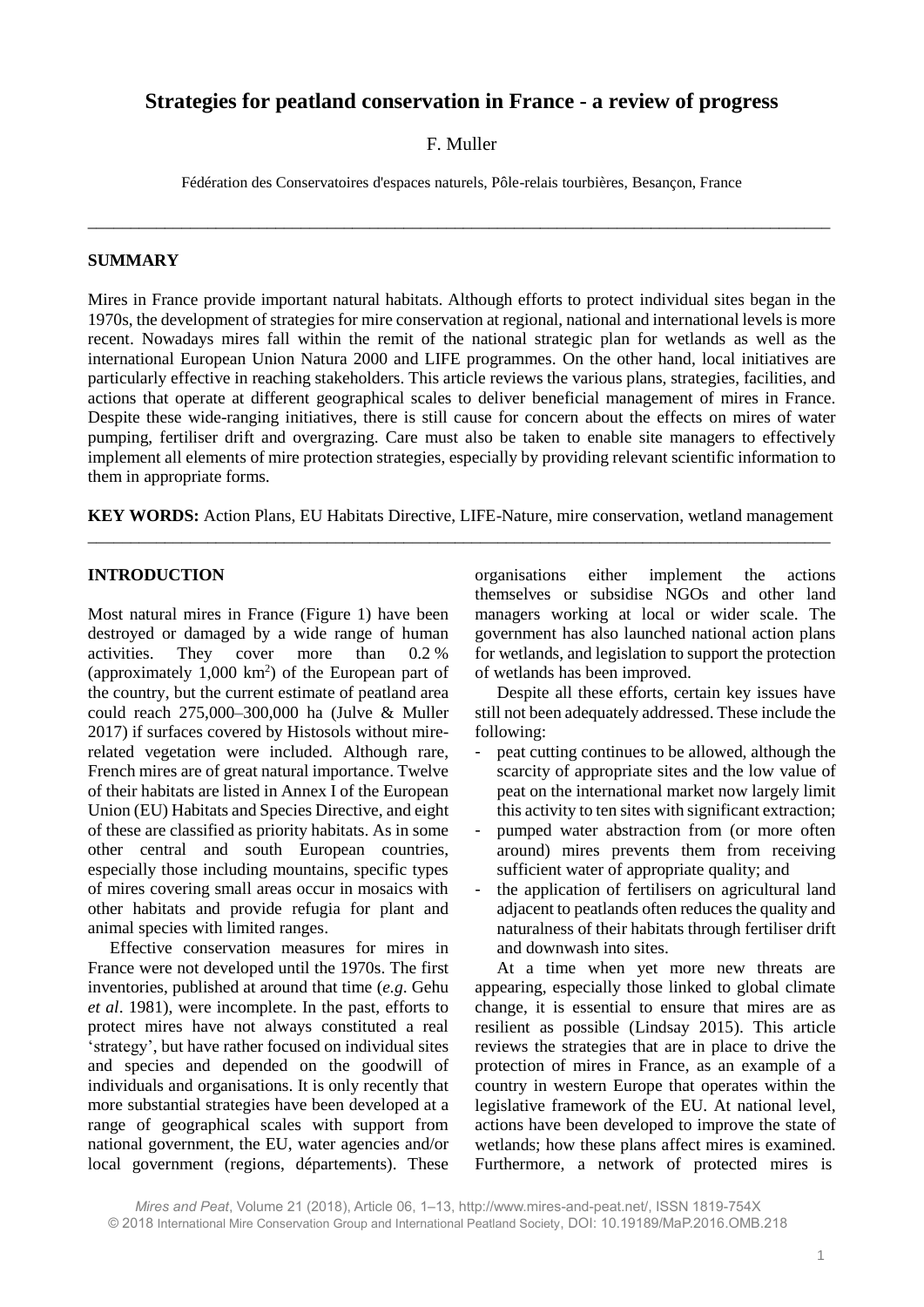

Figure 1. Map of current peatland distribution and locations of peatland areas of international importance in France. Dots indicate information from SOeS (2013). Triangles indicate information from various other sources compiled by Pôle-relais tourbières. In both cases, peatlands with characteristic vegetation are depicted, regardless of whether peat is currently being formed. Peatlands without characteristic vegetation  $(e.g.,$  heavily drained peatlands) are included only for the following regions:  $1 = Drugen$  valley,  $2 =$ Tourbière du Tanet,  $3 =$ Tourbière de Baupte,  $4 =$ Les Mées,  $5 =$ Tourbière de Ribains. Significant mire areas in Guiana (Marais de Kaw) and the French Southern and Antarctic Territories (Ile d'Amsterdam, Iles Kerguelen, Iles Crozet) are not shown. This Figure is reproduced from Julve & Muller (2017).

currently being developed. National actions under the EU Natura 2000 programme (in which mires are widely represented) are included here, but it must be emphasised that these particular actions are being driven by two European directives. France also participates in international mire conservation partnerships, for example through EU "LIFE" programmes, which have a rather long-lasting boosting effect; and there are regional programmes which can involve the public, stakeholders and local operators working closely together. Finally, considerationisgiven tohowthese strategies canreach site managers, emphasising some possible challenges in knowledge communication and integration.

# **ACTIONS AND STRATEGIES AT NATIONAL LEVEL**

#### **National action plans for wetlands**

In 1994, Prefect Paul Bernard noted in an assessment report (P. Bernard 1994) that French wetlands had been largely destroyed - two-thirds of the original wetland surface having disappeared within the last century - and those that remained were still under threat. He said that, until then, wetlands had "virtual protection without a real policy" and proposed that an action plan should now be formulated to address the situation. The first national strategic plan dedicated to wetlands was launched in 1995. This plan was not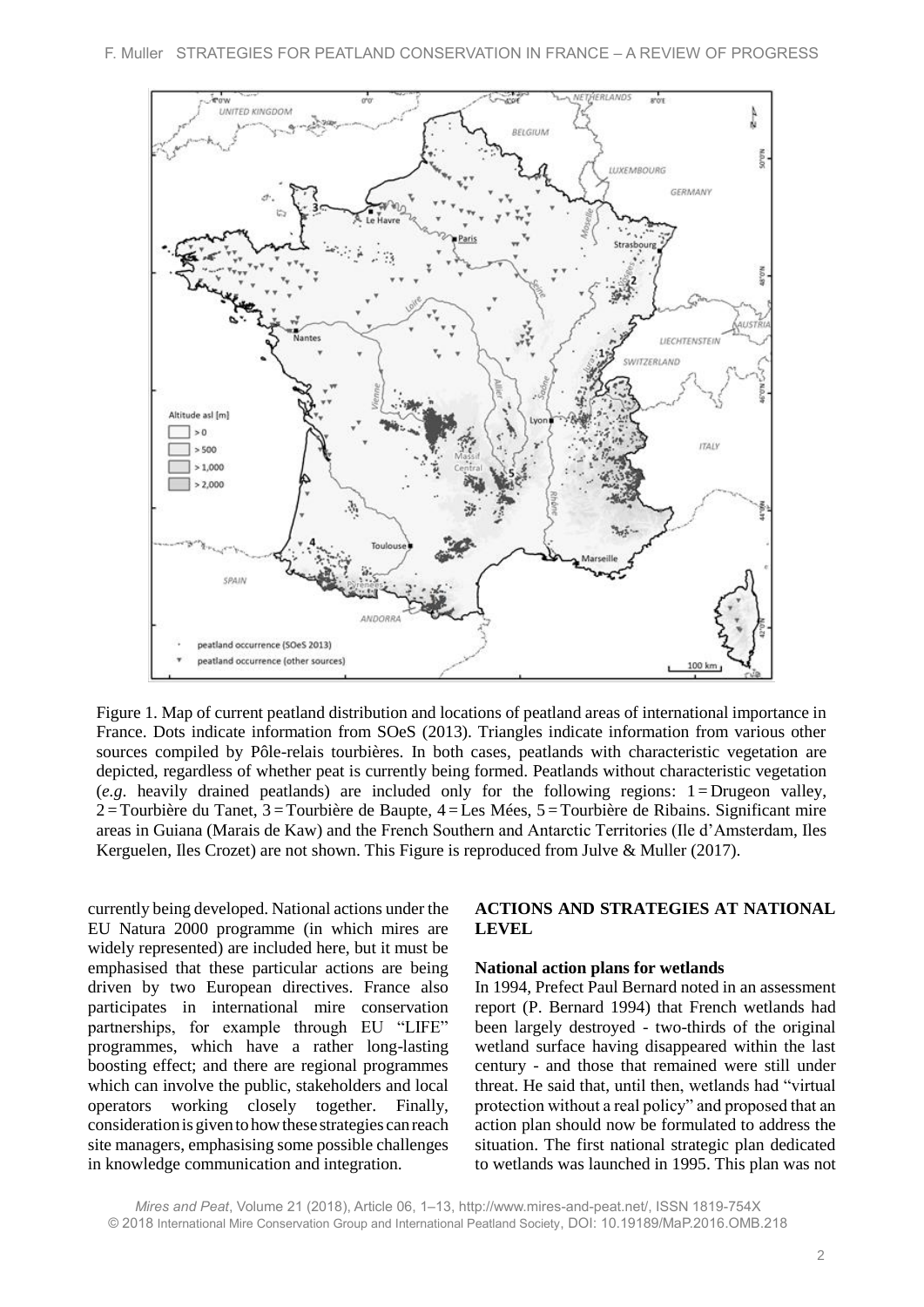formally published, but is summarised by Agence française pour la biodiversité (2017). The main objectives of the 1995 strategic plan were to address the drivers of wetland loss and degradation across all areas of agriculture and urbanism, to avoid laws with negative impacts, and to develop good practice. It aimed to:

- i) reinforce knowledge (including the development of inventories and evaluation tools);
- ii) improve the coherence of the different public policies affecting wetlands, thus improving the consideration of wetlands in all sectors;
- iii) support the preservation of wetlands, notably by improving their management; and
- iv) support awareness-raising by launching a programme of information involving all partners.

Although the situation has improved to some degree since 1995, especially with regard to the protection status of some wetlands through different designations (natural reserves, Natura 2000 sites, national parks, natural regional parks) and through land purchase (notably by Conservatoire du Littoral the Seashore Conservancy), it was evident at the end of this first plan that efforts must be continued and reinforced. Thus, following assessment of the first plan, a second plan was launched for the period 2010–2013 (MEEDDM 2010), having been prepared and discussed with all the relevant stakeholders through a national group for wetlands which included representatives of the different ministries and departments, local authorities, NGOs, and the private sector. This second plan was more ambitious than the first plan, due to the ongoing need for urgent action, and benefitted from enhanced mobilisation of resources.

The evaluation of this second plan in 2013 was positive with regard to implementation, reporting strong efforts to protect the most important sites through different designations and through land acquisition. The involvement of water agencies reinforced the actions of Conservatoire du Littoral and NGOs, enhancing the success of restoration efforts. But the evaluation also pointed out that the trend of degradation in more than 50 % of wetlands that had been identified for the period 1990–2000 seemed, unfortunately, to be more or less unchanged during the period 2000–2010, with significant negative pressures from human activities - especially agriculture and urbanisation - detected for more than half of the important wetlands. Thus, any positive effect of the Plan and its implementation was not yet really measurable.

It was concluded, therefore, that despite some significant advances in wetland improvement, specific points still had to be addressed and a third action plan was proposed for 2014–2018 (MEDDE 2014). Apart from one action concerning an EUfunded LIFE+ programme for the restoration of mires in Franche-Comté region, this third plan (like the previous ones) does not contain actions that specifically target mires. However, all except the first of its six headlines are clearly relevant:

- Line 2 aims for increased knowledge and use of strategic tools for the proper management of wetlands. It is guided by the need to know how to improve protection (through inventories and cartography, setting out where mires are located), identify trends (through monitoring), and understand which functions and services are offered by wetlands. This last aspect is of major importance in terms of placing value on the preservation of wetlands, not only for their environmental significance but also for social and economic benefits.
- Line 3 favours the use of some programmes (such as LIFE+) to achieve the objectives. It aims to intensify actions in biotope preservation that reconcile the different viewpoints relating to the quality of water bodies and the restoration of ecological continuities (this last item is encapsulated in France as the principle of 'TVB', Trame verte et bleue = Green and Blue Infrastructure). The actions are aimed at ensuring better consideration of wetlands in land planning and in large-scale programmes concerning whole water basins or regions, including work in overseas territories, as also stipulated by the EU Water Framework Directive.
- Lines 4 and 5 aim to achieve a better consideration of wetlands in areas of policy which have influenced widespread wetland loss, with notable focus on agriculture and grazing. The aim is to improve the way in which wetlands are taken into account within land planning policies including urbanisation, agriculture, water and flood management, and in some places including overseas territories, inter-tidal areas and estuaries. Concerning agriculture, Line 4 aims for better training of professionals in key topic areas, including the development of agro-ecology on wetlands and a realignment of farming practices towards conservation of these habitats and their functions, for example through extensification of grazing in overgrazed areas.
- Finally, Line 6 aims to enhance public awareness and develop educational tools which, as assumed by the Ramsar Convention, is a very important aspect of the efforts that are necessary to ensure long-lasting protection. Following on from the first "capacity building, education, participation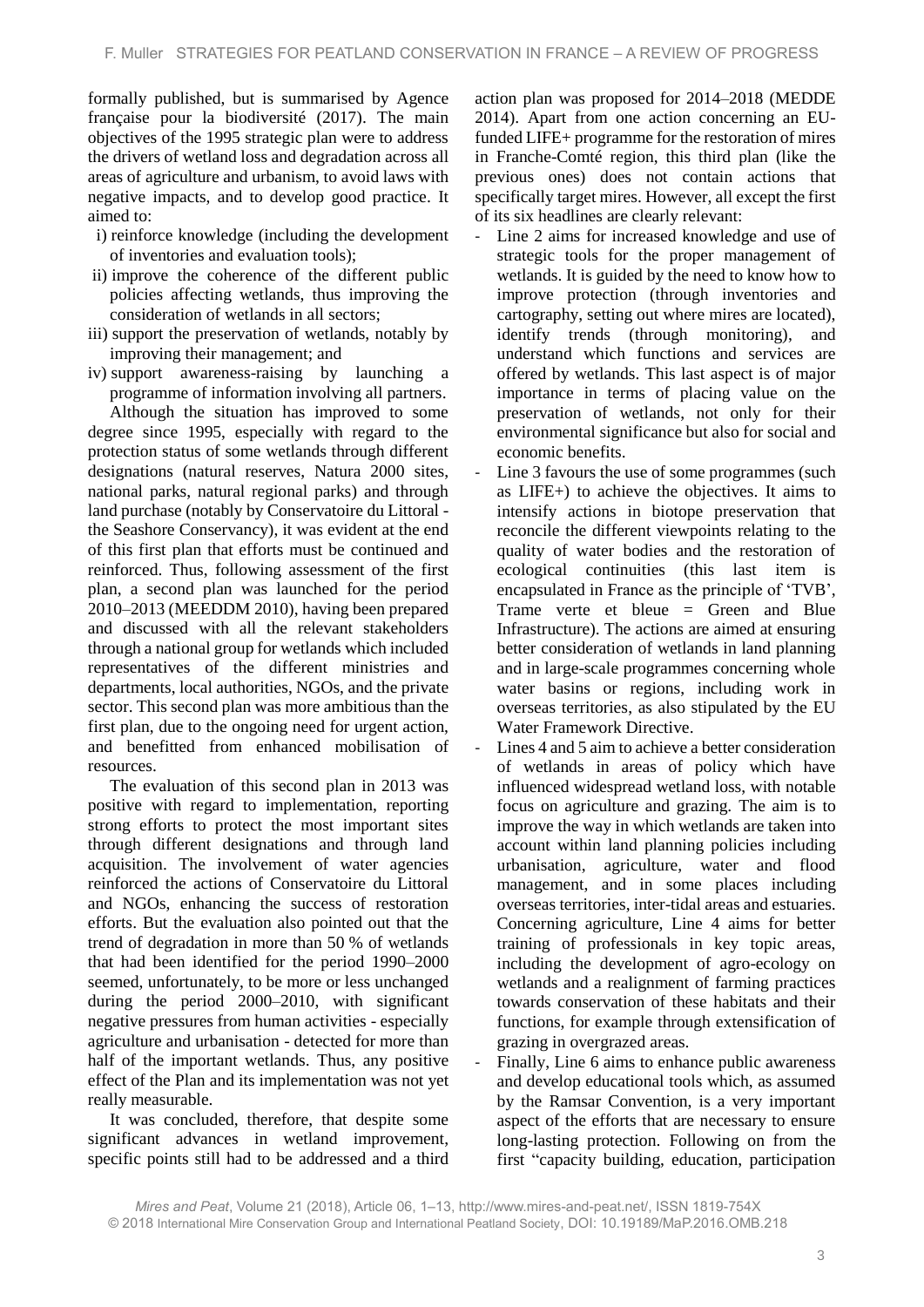and awareness" (CEPA, CESP in French) strategy running since 2012, France launched a new strategy concerned with this topic in 2016. The resources centres described below are deeply involved in this line.

### **National resource centres for wetlands**

Five Resource Centres for wetlands were established under the First Action Plan. They receive financial support notably through the French Agency for Biodiversity (AFB). They focus, respectively, on:

- i) Atlantic marshes;
- ii) Mediterranean lagoons;
- iii) inland wetlands (lake shores, ponds, marshes and floodplains);
- iv) mangroves and wetlands of overseas territories;

v) mires, wet heaths and upper river basin wetlands. The general aims of these resource centres focus on four main items:

- i) identifying and developing tools for monitoring and assessing the measures taken in favour of wetlands;
- ii) promoting the coherence of public policies;
- iii) facilitating the restoration of wetlands;
- iv) identifying and developing appropriate information and raising environmental awareness.

Experience gained during the European Union funded Life-Nature programme "Peatlands of France" (1995–1999) (Dupieux 1998) enabled the Ministry of Ecology and Sustainable Development to commission the programme co-ordinator FCEN (Federation of the Conservancies of Natural Areas) to set up, manage and staff the French Mire Resource Centre. Its remit is the knowledge, the sustainable management and the assessment of mires within French territory. It has developed a documentation centre with over 7,000 references that can be found online<sup>1</sup> or viewed in its library located in Besançon. In addition to these so-called "pôles-relais", a national resource centre that was completed and implemented during the First Programme for CESP (communication, education, awareness and participation of the public) 2012–2014 includes:

- the national portal for information on wetlands, operated by the newly created AFB (French Agency for Biodiversity)<sup>2</sup>;
- a newspaper, "Zones humides Infos", dedicated to wetlands and written by a group of experts moderated by Société nationale de protection de la nature<sup>3</sup>; and

- the National Observatory for Wetlands, integrated into the National Observatory of Biodiversity, which develops and implements indicators to assess knowledge and to check the effects of specific works.

### **National action plans for species**

Action in favour of any type of biotope in France has often begun with measures for the protection of plant and animal species. This was also true for mires. More recently, as some species could not maintain their populations despite legal protection, betterintegrated national action plans focusing on rare and threatened species have been launched. These are developed in order to ensure the best possible level of conservation for one or a group of species within the national territory. They seek to:

- i) identify the reasons for decline;
- ii) counteract these trends, involving all possible stakeholders; and
- iii) disseminate information about what has been done.

These action plans can have a regional focus. The following species of French peatlands have already benefitted from such plans: Marsh Saxifrage *Saxifraga hirculus*, Fen Orchid *Liparis loeselii*, Capercaillie *Tetrao urogallus*, Aquatic Warbler *Acrocephalus paludicola*, Large Blue Butterflies *Maculinea* spp., and several dragonflies which were grouped together in an action plan developed for *Odonata* species.

Considering the example of the Fen Orchid Action Plan (Valentin *et al*. 2010, G. Bernard 2014), it was shown that this plant had been historically known in 226 communes but that after 2000 it could be found in only 78. This orchid is threatened by loss of open habitat, mostly caused by the abandonment of traditional agricultural practices, by drying-out of wetlands, by the intensification of different farming practices combined with the use of fertilisers, and sometimes through colonisation by invasive plants such as *Solidago* sp. or *Cortaderia selloana*. The action plan includes the following key aims:

- i) to map the populations of this orchid, identify favourable management techniques and pursue biological studies concerning reproduction and the conservation of seeds;
- ii) to favourably manage habitats, to purchase sites of importance, and to address negative influences (*e.g*. drainage, pumping) on water table levels and water quality; and

**.** 

<sup>1</sup> <http://pole-tourbieres-doc.org/dyn/portal/index.seam?page=home&fonds=2>

<sup>2</sup> <http://www.zones-humides.eaufrance.fr/>

<sup>3</sup> <http://www.snpn.com/spip.php?rubrique23>

*Mires and Peat*, Volume 21 (2018), Article 06, 1–13, http://www.mires-and-peat.net/, ISSN 1819-754X © 2018 International Mire Conservation Group and International Peatland Society, DOI: 10.19189/MaP.2016.OMB.218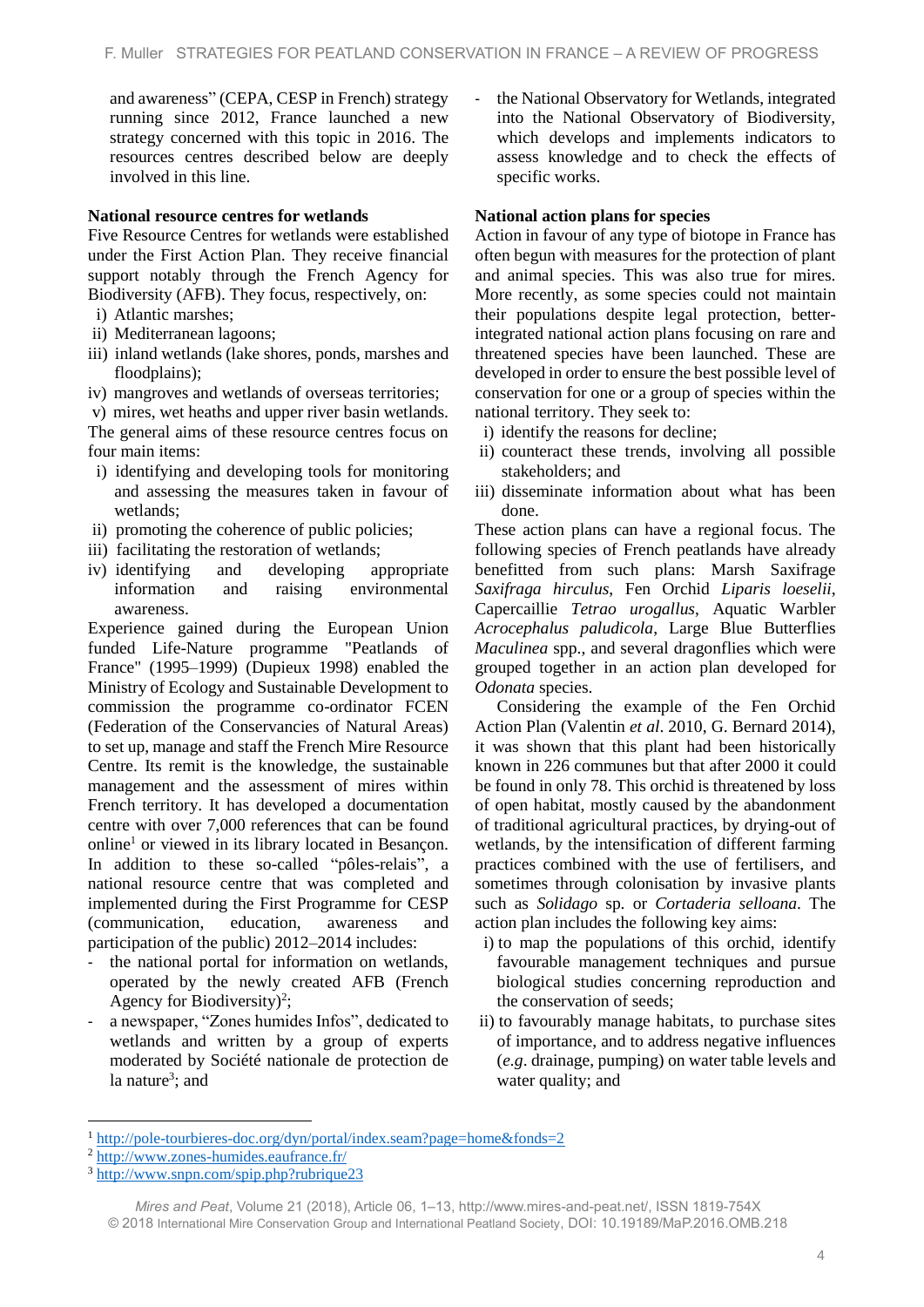iii) to present these actions to the public, stakeholders and local authorities, as well as to exchange scientific and technical data at national and international levels.

### **Scientific aspects and programmes**

In the First Action Plan for Wetlands, special attention was paid to research, which improves our knowledge about how mires function and supports decision-making about their appropriate management. The 'Programme national de recherche sur les zones humides' (PNRZH; Barnaud *et al*. 2004) mobilised different teams of scientists for research projects on wetlands. For mires, socioeconomic changes leading to the transformation of mires from production areas to protection areas were studied by Canivé & Laplace-Dolonde (2004). Only minor parts of the Second and Third Action Plans focused on research, and they contained nothing specifically about mires.

RECIPE was a collaborative research project funded by the European Union Fifth Framework Programme. The programme involved three French laboratories (plus several from other countries), and ran from January 2003 to May 2006. RECIPE aimed to assist both conservationists and managers of peat extraction by providing information about options for re-establishing peat accumulation and carbon sequestration in peatlands that had been either abandoned or designated for restoration.

Some other initiatives are currently led by different universities or the National Centre for Scientific Research (CNRS). Thus, France is one of the leaders in research into palaeo-environments and the interactions between climate change and wetlands. French-Swiss teams are also active in the field of micro-organisms in mires.

In 2012, the French Mire Resource Centre organised a meeting of different research teams to discuss the scientific programmes about mires that had been completed, together with those in progress or in prospect. A report of this meeting is available (Pôle-relais tourbières 2013).

The National Monitoring Service for Mires (SNO Tourbières<sup>4</sup>) is a long-term infrastructure based on the observation and modelling of the functioning of temperate-zone mires as they are subjected to climatic and human disturbance. Its purpose is to congregate multiple scientific disciplines around four sites equipped for measurements, and create synergy between them so that carbon flows between the

1

atmosphere and the soil can be observed and modelled. The four sites are Bernadouze (Occitanie), Frasne (Burgundy-Franche-Comté), La Guette (Region Centre-Val de Loire), and Landemarais (Brittany). The SNO's mission also includes the implementation and management of a database for carbon flows, and it is responsible for documenting the development of experiments where temperature and water table levels are modified. All these activities are intended to be developed within an international framework and similar experiments are being implemented along a south–north gradient, at Linje Mire (Poland) and Mukhrino Field Station (Western Siberia) (Lamentowicz *et al*. 2016).

Mention is also due to the research of Université de Saint-Etienne (Cubizolle *et al*. 2012, Cubizolle & Thebaud 2014) on 'anthropogenic' mires created since Neolithic, Roman or mediaeval times, following the construction of dams or other devices. These cases show how human activity can sometimes trigger the initiation of mires, although such sites are generally rather small.

### **Protected areas**

Several peatlands are strongly protected by law on account of their inclusion in National Parks (whereas Regional Parks do not have a strong level of protection) or Nature Reserves. The Natura 2000 network, initiated by the European Union, also includes a large complement of French mires.

### *National Parks*

Among the ten French National Parks (including three located overseas), some have no or nearly no mires; these include Port-Cros, Calanques and Parc amazonien de Guyane (Guiana). Mires are rather widespread in the Cévennes National Park and present in the Pyrénées and Ecrins National Parks, although they are rare and located at high altitudes in the last two. Vanoise National Park (Northern French Alps) protects only 5 ha of bog and 110 ha of fen in its core area. A further 83 ha of bog and 850 ha of fen are located in the Optimal Adhesion Area (AOA), which is a form of buffer zone for the park (Vanoise NP, personal communication 2015). Mercantour National Park (Southern Alps) has only 1 ha of active bog and 66 ha of alkaline fen, with 46 ha of pioneer formations of Caricion bicoloris-atrofuscae (habitat #7240 of the European Habitats Directive) (Mercantour NP, personal communication 2015). Guadeloupe National Park (West Indies) includes

<sup>4</sup> SNO is operated by OSUC (scientific coordinator: F. Laggoun-Défarge) in association with other University centres: [THETA](http://theta.obs-besancon.fr/) in Besançon (D. Gilbert) , [OSUR](http://osur.univ-rennes1.fr/) in Rennes (A.-J. Francez) and [OHM Pyrénées Haut Vicdessos](http://w3.ohmpyr.univ-tlse2.fr/) (GEODE, INEE, D. Galop)[: http://www.univ-orleans.fr/en/osuc/service-dobservations-so-tourbieres.](http://www.univ-orleans.fr/en/osuc/service-dobservations-so-tourbieres)

*Mires and Peat*, Volume 21 (2018), Article 06, 1–13, http://www.mires-and-peat.net/, ISSN 1819-754X © 2018 International Mire Conservation Group and International Peatland Society, DOI: 10.19189/MaP.2016.OMB.218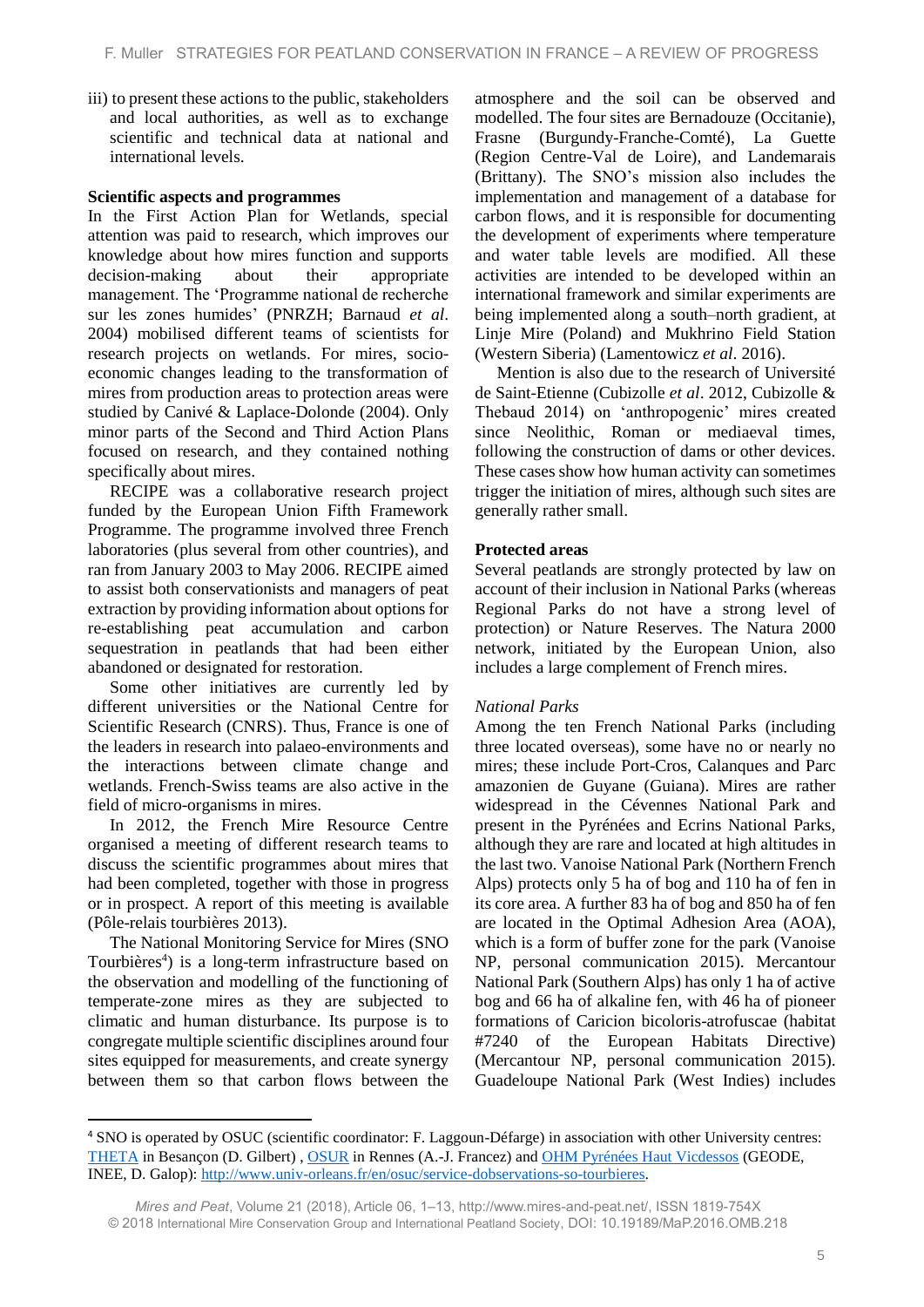flooded coastal areas (extent as yet unspecified), of which two-thirds are accumulating peat. These deposits can reach 10 m depth west of Rivière Salée. In the mountains of Guadeloupe National Park, mires are more local. Here, *Sphagnum* peat occurs in very humid summit areas but tends to be shallow because of frequent disturbance by eruptions and rock avalanches, although up to 12 m of forest peat has been recorded in depressions such as Val Kanaers (Guadeloupe NP, personal communication 2015). Réunion National Park (covering the whole core of this Indian Ocean island) also includes some peatlands at rather high altitude (Manneville 2005). Thus, the National Park network contributes to the peatland protection strategy, although peatlands in National Parks need little restoration work.

#### *Nature Reserves*

Today, the French Nature Reserves network includes 167 national reserves 'RNN' (2,751,498 ha), 167 regional reserves 'RNR' (39,020 ha) and 6 Corsican reserves (83,426 ha). Of these, 30 RNN and 26 RNR have at least 1 ha of mire habitat. Altogether, these designations protect, respectively, 1,511 and 2,273 ha of mire (not including overseas départements and territories such as Kaw RNN in Guiana and the huge Southern and Antarctic Territory Reserve). This is only a tiny fraction of the >100,000 ha total area of mires in the European part of France, so this calculation clearly highlights a need to promote the creation of new nature reserves containing mire habitat (Darinot & Muller 2016).

When evaluating the success of Nature Reserves in terms of protection of biodiversity, it appears that they have positive effects at least for habitats and flora. Indeed, the Heritage Monitoring System of Réserves Naturelles de France shows that all ten peatland habitats of importance for the EU are represented in Nature Reserves (Fiers 2008). Nevertheless, the absence of Nature Reserves from some major peatland areas is an issue which deserves consideration and action (Darinot & Muller 2016).

#### *Natura 2000 network*

The database<sup>5</sup> of the National Museum of Natural History (MNHN) gives information about all the peatland habitats included in the European Natura 2000 network; for each site, each region or each habitat of the European Directive. The French state is engaged in the management of a significant part of this peatland area, with work to maintain the sites in good condition or to restore them being partially subsidised by the European Union. Table 1 provides a summary.

Table 1. Numbers of sites and areas of mires and fens in France corresponding to habitats listed in Annex I of the European Habitats Directive (National Museum of Natural History (MNHN) personal communication 2016, with a caveat that total areas may be over-estimated).

| Type of mire: Annex I code and name                                                          |     | <b>Corrected areas</b><br>$(in$ hectares) $*$ |
|----------------------------------------------------------------------------------------------|-----|-----------------------------------------------|
| Bogs and transition mires                                                                    | 291 | 38148                                         |
| 7110 Active raised bogs                                                                      | 214 | 12144                                         |
| 7120 Degraded raised bogs still capable of natural regeneration                              | 110 | 5819                                          |
| 7130 Blanket bogs                                                                            |     | 4                                             |
| 7140 Transition mires and quaking bogs                                                       | 180 | 9127                                          |
| 7150 Depressions on peat substrates of the Rhynchosporion                                    | 110 | 11054                                         |
| Fens                                                                                         | 284 | 21297                                         |
| 7210 Calcareous fens with <i>Cladium mariscus</i> and species of the<br>Caricion davallianae |     | 8237                                          |
| 7230 Alkaline fens                                                                           | 229 | 12007                                         |
| 7240 Alpine pioneer formations of the Caricion bicoloris-atrofuscae                          | 24  | 1053                                          |
| <b>Totals</b>                                                                                | 447 | 59446                                         |

 $\overline{\phantom{a}}$ <sup>5</sup> <https://inpn.mnhn.fr/accueil/recherche-de-donnees/natura2000?lg=en>

*Mires and Peat*, Volume 21 (2018), Article 06, 1–13, http://www.mires-and-peat.net/, ISSN 1819-754X © 2018 International Mire Conservation Group and International Peatland Society, DOI: 10.19189/MaP.2016.OMB.218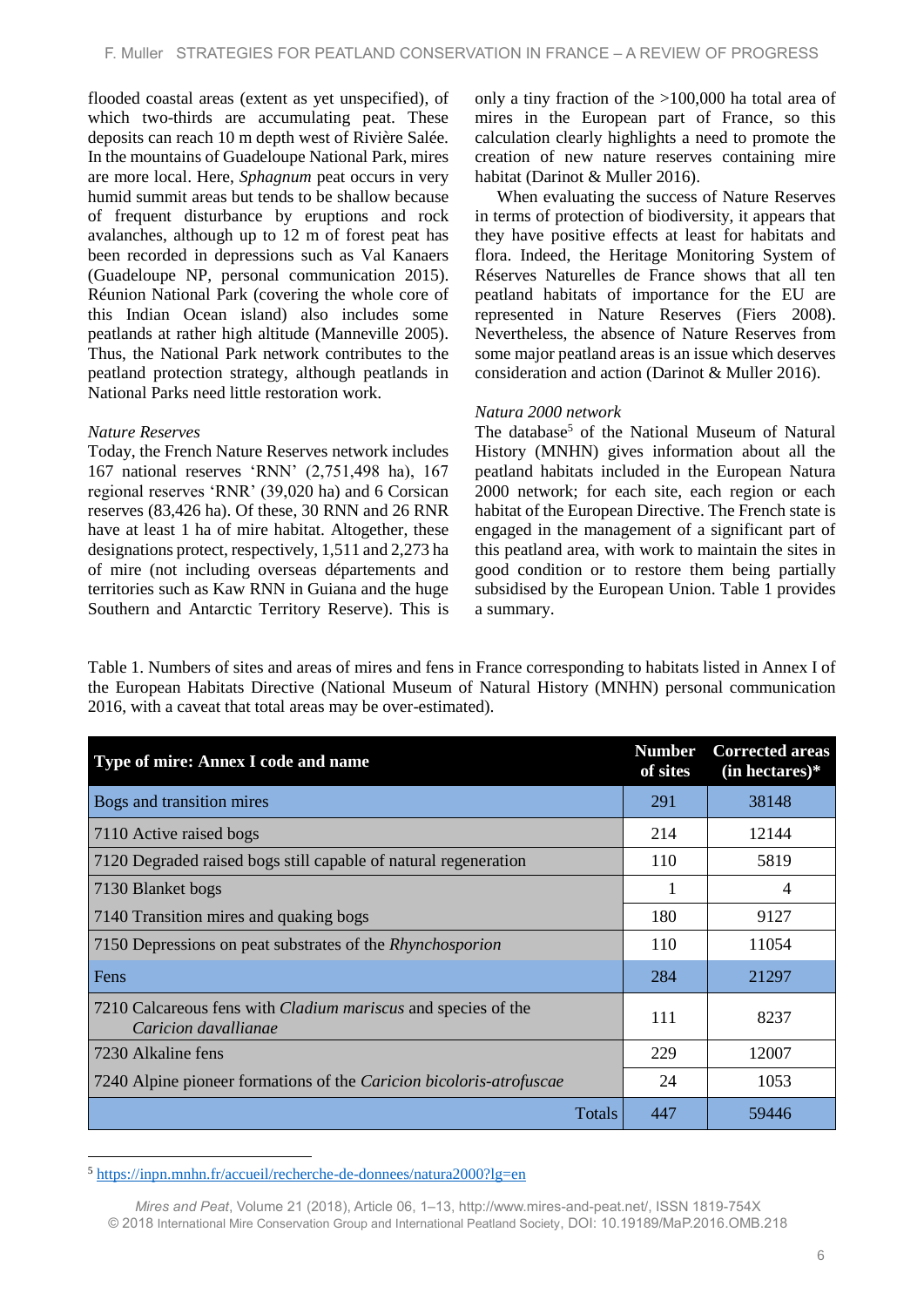### **ACTIONS AT INTERNATIONAL LEVEL**

France contributes to a range of international schemes relating to mire protection, as a result of having signed international conventions and in fulfilment of legal obligations arising from membership of the European Union.

#### **Mires in the Ramsar network**

The Convention on Wetlands, signed in Ramsar (Iran) in 1971, was ratified by France in 1986. So far (December 2017), 48 sites have been designated in France (including overseas territories). Fourteen of these sites include mires. Until recently, no more than average attention was focused on the protection and management of Ramsar sites. In the last few years, action on Ramsar sites in France has been boosted by the creation of an NGO specifically for Ramsar site managers and renewed interest from the Ministry of the Environment; but the proportion of peatland sites in this network is still rather small (Figure 2). However, it is encouraging that the most recently designated sites ('Marais Vernier', 'Marais de Sacy' and 'Vallées de la Somme et de l'Arve') include some of the largest French peatlands.

#### **Actions supported by the European Union**

Several key projects have been supported by the European Union (although mostly co-financed by the French Government and local authorities) under 'LIFE Nature' programmes. Most of these projects involve peatland management or restoration works. In 1992–2001, early in the lifetime of this fund, eight projects were focused on mires at local, regional or national level (Table 2). The only national programme, "Tourbières de France", had a longlasting effect on different aspects, as observed by Raeymaekers (2015), "Altogether, the French LIFE mires projects covered a great diversity of habitat types, ranging from extensive wetlands dominated by lakes over typical fens and bogs to unique mire sites such as the 'pozzines' in the mountains of Corsica. The land use issues (agriculture, forestry, recreation, hunting,...) were equally diverse and resulted in the involvement of a wide range of local authorities and stakeholders. This in turn enabled demonstrative restoration actions, such as the restoration of the former river beds in the valley of the Drugeon in the Jura (eastern France), to take place." After 'LIFE', the sites have continued to be managed, often by the same operators, with grazing and mowing regimes frequently being established to maintain the biotopes on such 'marginal farmlands'.

More recently there have been local or regional programmes, with more focus than before on the functional rehabilitation of mires. National actions continue meantime, through other means such as Action Plans. The recent LIFE+ programme "Mires in the Jura mountains of Franche-Comté", awarded  $8 M \text{ } \in \text{ }$  and continuing for six years from 2014, appears to be the largest LIFE Nature programme that has ever been conducted in France. It aims to achieve functional restoration of 60 mires in the Jura and is co-ordinated by Conservatoire d'espaces Naturels de Franche-Comté.

Other European programmes have been supported by ERDF (the European Regional Development Fund, FEDER in French), such as the project conducted in Picardy (1998–2000) which incorporates a socio-ecological approach. Also of significance are the projects that are now being prepared by several Natural Regional Parks and Conservancies of Natural Areas (CEN) to protect and restore mires in various parts of the Massif Central, with an emphasis on reinstating the hydrological balance of mires.

# **ACTIONS CO-ORDINATED AT REGIONAL LEVEL**

### **Role of private and public bodies in supporting or initiating measures**

Ever since their creation, mostly in the 1980s, the regional conservancies (Conservatoires d'espaces naturels = private NGOs forming a nationwide network) have been active in mire conservation. In addition to leading LIFE programmes and running the French Mire Resource Centre, they have purchased and rented several thousand hectares of mires, which they manage according to management plans prepared for each site. They also operate different nature reserves, promote Natura 2000 actions, and lead many regional or local programmes. Many other NGOs also have some field actions on mires, including public education programmes. Several Regional Natural Parks (such as Volcans d'Auvergne, Pilat and Millevaches en Limousin in the Massif Central, Marais du Cotentin et du Bessin in Normandy, Haut-Jura and Morvan in Burgundy-Franche-Comté, Caps et marais d'Opale in Hauts-de-France) are very active on the ground, as well as proposing protection measures and being in direct contact with local authorities and stakeholders.

In addition to the support of Regional and Département councils (many of the latter also have their own purchasing policy for 'Espaces naturels sensibles'), the role of the water agencies (Agences de l'eau) is critical. Six water agencies cover the whole national territory and their activities help to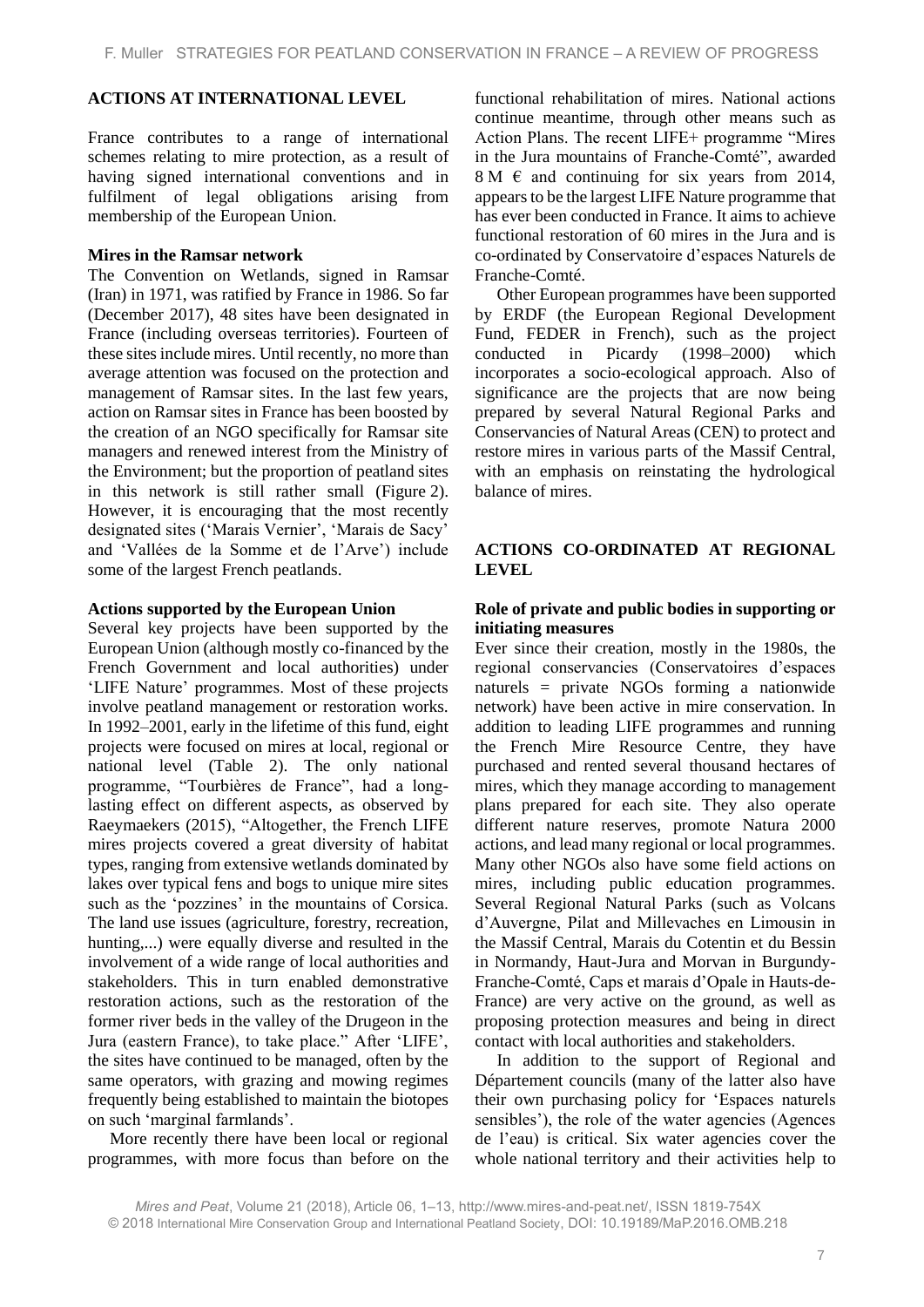

Figure 2. Translation of the title: French Wetlands of international significance designated according to the Ramsar Convention. Sites indicated by red circles  $(Q)$  have significant areas of mire, and are listed below. Continental France: Marais audomarois; Marais du Cotentin et du Bessin; Marais de Grande Brière et du Brivet; Lac de Grandlieu; Bassin du Drugeon; Lac du Bourget, marais de Chautagne; Marais Vernier et vallée de la Risle; Marais de Sacy (note that "Vallées de la Somme et de l'Arve" in Northern France (yellow circle) was added to the Ramsar List in December 2017 and does not appear on the map). Corsica: Tourbière de Moltifao. Overseas Départements and Territories: *Guiana*: Basse Mana; Marais de Kaw. *French Southern Territories:* îles Crozet, Amsterdam, St-Paul & Kerguelen. The scales for Overseas Territories sites vary, but are not shown for reasons of legibility.

*Mires and Peat*, Volume 21 (2018), Article 06, 1–13, http://www.mires-and-peat.net/, ISSN 1819-754X © 2018 International Mire Conservation Group and International Peatland Society, DOI: 10.19189/MaP.2016.OMB.218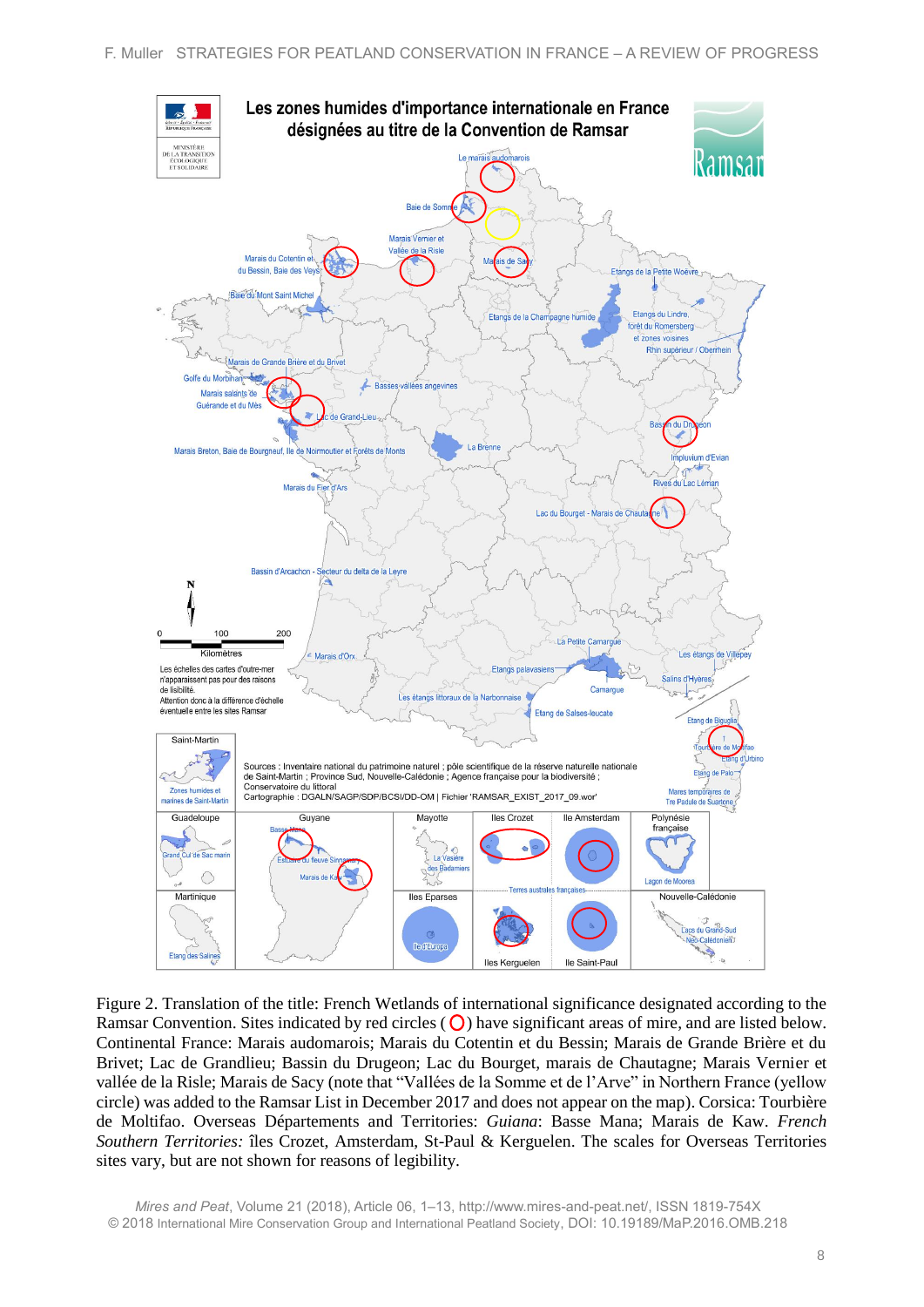Table 2. Former LIFE programmes (1992–2001), classified according to their geographical range of influence.

| <b>LOCAL</b>                                 | <b>REGIONAL</b>                                  | <b>NATIONAL</b>         |
|----------------------------------------------|--------------------------------------------------|-------------------------|
| Drugeon Basin (Franche-Comté)                |                                                  |                         |
| The Vézère Plateau Millevaches<br>(Limousin) | Conserving bogs in Midi-Pyrénées                 | Tourbières de<br>France |
| Wetlands of Cotentin (Normandy)              |                                                  |                         |
| Pays de Gavot (Rhône-Alpes)                  | Natural habitats and plant species in<br>Corsica |                         |
| Lac de Grandlieu (Pays de la Loire)          |                                                  |                         |

achieve good water quality, not only by purifying it in wastewater treatment plants, but also through subsidies for the maintenance or restoration of wetlands. Adour-Garonne Water Agency (personal communication 2015) especially mentions two sites that could be protected: Pédestarrès, a 40 ha bog managed by the commune of Louvie-Juzon (Landes), where restoration works will be challenging because of the deep trenches left by peat excavation; and the Passeben peatland, managed by the Communes community of Seignanx (60 ha). The Seine-Normandie Water Agency (personal communication 2015) is involved in ground clearing and grazing on several peatlands in different parts of the river basin, and has subsidised both mire studies and land purchase. Loire-Bretagne Water Agency has also significantly supported research, management, restoration and purchase actions in its area.

#### **Regional strategies for mires**

Strategies for mires have been developed in several French regions, often with the support of Regional and Departmental Councils. For example, regional action plans for mires have been implemented in Franche-Comté, Limousin, Auvergne and other regions. These various plans were launched after precise analysis of the work required, and they include different types of measures ranging from the purchase or leasing of land to the installation of access boardwalks and other educational features. New action plans are also in prospect, for example in Pays de la Loire. Some examples of the aims and achievements of regional strategies are given below.

### *Franche-Comté*

A systematic inventory conducted in the 1990s identified more than 400 mires in this former region of eastern France. The main goal of the first regional programme for mires (2002–2011) was to achieve long-lasting conservation of the top-priority sites. To this end, mires have been purchased or leased and some supporting formal protection measures have been applied. The programme also enabled communes and private landowners to receive assistance with land management, to test different types of management, to develop fundamental or applied scientific research, and to consider opening up some mires for tourist or educational use. A new action plan, co-ordinated by Conservatoire d'espaces naturels de Franche-Comté, was launched in 2016 and will run for ten years. So far, some 25 % of the mires of Franche-Comté have been included in some form of conservation measure.

#### *Limousin*

An action plan initiated in 2000 encompassed both heaths and mires, as the level of threat to heaths was comparable to that for mires and the management requirements were often similar. Within this plan, several land purchases were made and a special team devoted to providing free advice for landowners was highly successful. Professional training was also provided, with the result that the mire resource of this former region is now much better understood. In total, 637 ha of peatland comprising 64 sites is managed by the Limousin conservancy (Conservatoire d'espaces naturels du Limousin 2012), and all of the main mires are at least partly protected. In the future, knowledge will be updated and the restoration of degraded peatlands will continue.

### *Pays de la Loire*

The peatlands of this region comprise large fen systems (on the estuary of the River Loire) which have been damaged by agricultural activities and peat extraction, together with much smaller peatlands scattered across the remainder of the territory. A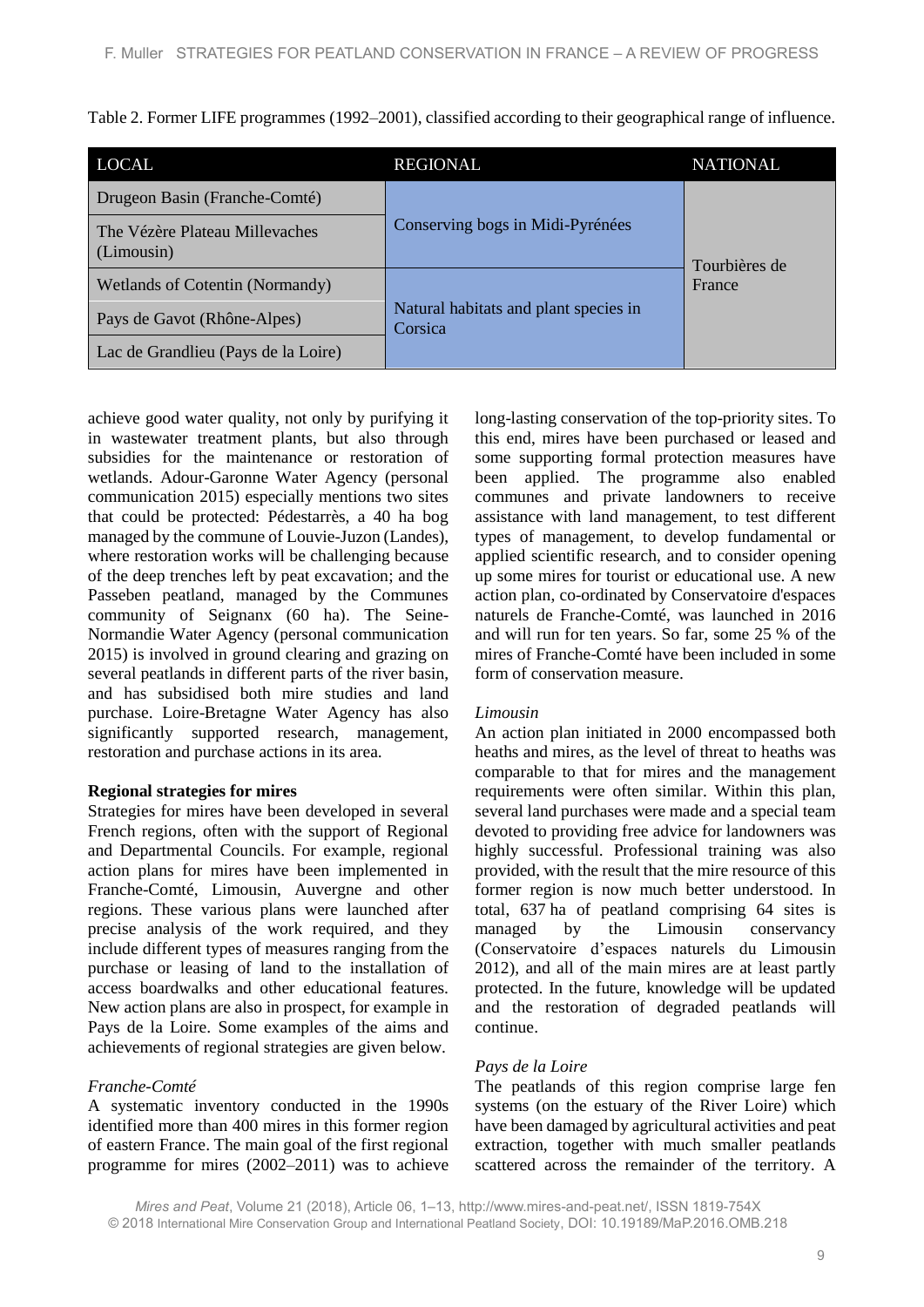vision for a future regional action programme for mires, proposed by Conservatoire des Espaces naturels des Pays de la Loire, aims to:

- 1) diagnose the state of the region's peatlands and catalogue actions that have already been completed;
- 2) determine which means and methods are needed to implement an appropriate action plan; and
- 3) propose conservation measures on a site-by-site basis.

#### *French Overseas Départements and Territories*

Mires are often rare or absent on the French tropical islands (including Guadeloupe, Martinique, Réunion, French Polynesia and New Caledonia). Their extent in French Guiana has previously been underestimated, and a recent assessment gives a possible peatland area of 917 km<sup>2</sup> (Cubizolle *et al.* 2013). In St-Pierre-et-Miquelon (close to Newfoundland, Canada), mires are abundant and include many blanket bogs, but the archipelago is small (Etcheberry *et al*. 2004). Except for some nature reserves in Guiana and the above-mentioned national parks in Guadeloupe and La Réunion, the only extensive area of protected mires in overseas France is located in the Southern Territories (including Kerguelen, Amsterdam and St-Paul Islands). All of these mires lie within both a Nature Reserve (the largest in France; its terrestrial part covers more than 7,000 km<sup>2</sup> ) and a Ramsar site, but knowledge of these mires is incomplete and a strategy for their conservation should be further developed (Flatberg *et al*. 2011).

# **BRINGING THE STRATEGIES TO SITE MANAGERS**

In order to ensure that all the elements of protection strategies function well, it is essential that people who are directly involved in the field should have access to all the means they need to apply such strategies. There are still some gaps in knowledge or know-how that may prevent measures from being fully effective. The following elements are extracted from the conclusions of two seminars organised by Pôle-relais tourbières in 2012.

### **Concerning research and knowledge**

Scientific studies on peatlands in France generally have a practical purpose, namely the immediate need for management. Few scientists are ready to undertake syntheses; and official research, with its tendency to build 'research silos' rather than encourage interdisciplinary research, does little to

help address this problem. Few mires can be adopted as reference sites like Bois-des-Bel in Québec (Canada), where Université Laval has gathered - and continues to gather - a huge archive of data. Funding of the Canadian programme includes contributions from the peat industry. This is less readily achieved in France. For example, an attempt to interest the French peat industry in developing a monitoring network in Baupte (Normandy) during the programme 'Recréer la nature' ('re-create nature') was not successful (A.-J. Francez, personal communication). In the future, 'SNO Tourbières' (see above) may partially fill this gap.

Appropriate indicators are urgently required to determine the current condition of mires, their ongoing change and/or recovery, and identifiable target states. These indicators must especially be:

- reliable and accurate in describing site condition;
- reproducible;
- rather easy to implement; and
- responsive to any change in the biotope condition (natural, degradation, restoration).

Not only do we need to know that knowledge exists; we also need it to reach site managers, and for them to find time to absorb and integrate it. Reading, participating in meetings, fieldwork and discussion are all important. The usefulness of exchanges between site managers and scientists (even from distant regions or countries) is emphasised.

# **Concerning appropriate hydrological management**

Some workers consider that there is a general lack of knowledge regarding management of hydrological regimes, or that such knowledge is not adapted to the uses that site managers can make of it. Often, even basic knowledge is scarce for a given site, yet it may be difficult to find private consultancies or universities to undertake new investigations. The manager needs to have the right questions, adapted to the problem, to get the right answers.

### **Studies of species, and functional models**

Autecological research on French mire species is currently at a low ebb, and yet urgently required. For example, studies on the fauna of French mires are now almost confined to monitoring, with few zoologists at the National Scientific Research Centre (CNRS) or in universities engaged in research on the autecology of mire species. This is regrettable because plant and animal species can be good indicators, and are of obvious intrinsic interest.

Functional models for mires are lacking, particularly for fens and wooded mires, and need to be established through further scientific research. Key questions include: What is the 'normal'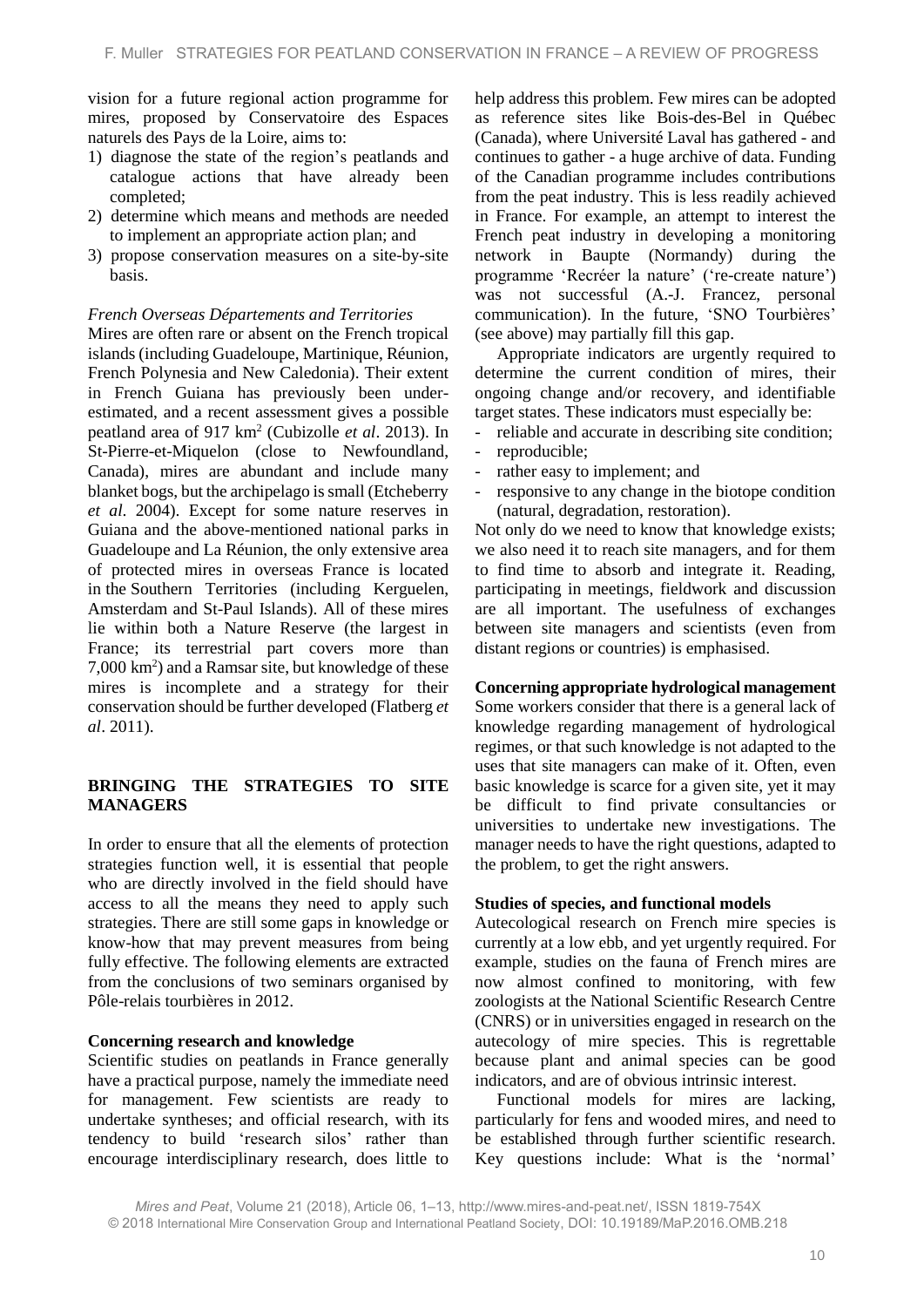vegetation of a bog in each successional or zonal stage? Is afforestation normal? Management should be based on such models, which influence the very perception of a mire (G. Gayet, personal communication 2015).

#### **How to integrate the recent past of mires into present management**

Site managers are actively aware of the need to take the past into consideration because they are compelled by the Nature Reserve protocol to include this information in their management plans. However, in most cases, few resources can be devoted to this aspect. Looking at traditional uses presents an opportunity to discuss sites with local people, but it may not be beneficial to restore any ancient use. A key question to consider is whether the present biodiversity is a result of good management that has been maintained up to the present time.

# **CONCLUSIONS**

Mires are relatively scarce in France and have received significant attention from nature conservationists. Peatland conservation has benefited from specific national and European Union measures, including the designation of many mire habitats under the EU Habitats Directive. Nevertheless, mires are still under-represented in the networks of protected areas. Even within some protected areas, they are subject to unfavourable effects from water pumping, agricultural fertilisers, or even localised overgrazing. The effects of climate change are also a concern (Pôle-relais tourbières 2015). The state of mires in France dictates that all groups, organisations and public bodies should remain engaged in implementing co-ordinated action plans and, when necessary, applying measures including rehabilitation of the hydrological regimes of mires and their immediate surroundings.

### **ACKNOWLEDGEMENTS**

For advice and assistance in compiling this account, the author is grateful to Ghislaine Ferrère (French Ministry for the Ecological and Inclusive Transition), Fabrice Darinot (RNN du marais de Lavours), André-Jean Francez (Université de Rennes), Sylvain Moncorgé (Conservatoire d'espaces naturels de Franche-Comté), Bastien Pellet (Agence de l'eau Seine-Normandie), Paul Rouveyrol (Muséum National d'Histoire Naturelle), Gilles Landrieu (Parcs nationaux de France), Bastien Coïc (Ramsar France) and Maurice Anselme (Parc National de la Guadeloupe). For helpful comments on previous drafts, thanks are due to Peter Jones and an anonymous referee.

# **REFERENCES**

- Agence française pour la biodiversité (2017) *Les Zones Humides* (*Wetlands*). Website, Ministère de la transition écologique et solidaire (in French). Online at: http://www.zones-humides.eaufrance. fr/agir/plans-et-programmes/plan-national-zoneshumides-2010-2012/plan-national-zoneshumides-19-1, accessed 13 Nov 2017.
- Barnaud, G., Barre, V. & Weng, P. (eds.) (2004) *Programme National de Recherche sur les Zones Humides (PNRZH): Les Actes du Colloque de Toulouse, 22–24 Octobre 2001* (*National Wetlands Research Programme: Proceedings of the Toulouse Colloquium, 22–24 October 2001*). Ministère de l'écologie et du développement durable, Paris, 308 pp. (in French).
- Bernard, G. (2014) Cahier technique pour la gestion des habitats à Liparis de Loesel (*Liparis loeselii* (L.) Rich.) (Technical paper on habitat management for the fen orchid (*Liparis loeselii* (L.) Rich.). Fédération des Conservatoires d'Espaces Naturels / Conservatoire Botanique National de Bailleul, Bailleul, 44 pp. (in French).
- Bernard, P. (1994) *Les Zones Humides : Rapport d'évaluation* (*Wetlands: Assessment Report*). Comité interministériel de l'évaluation des politiques publiques, Premier Ministre commissariat général du Plan, La Documentation Française, Paris, 396 pp. (in French). Online at : http://www.zones-humides.eaufrance.fr/sites/ default/files/a9r8.tmp\_.pdf, accessed 18 Sep 2015.
- Canivé, J. & Laplace-Dolonde, A. (2004) Mutations socio-économiques des tourbières: des territoires de production à des espaces de protection (Socioeconomic changes in peatlands: from production areas to protection areas). In: Barnaud, G., Barre, V. & Weng, P. (eds.) *Programme National de Recherche sur les Zones Humides (PNRZH): Les Actes du Colloque de Toulouse, 22–24 Octobre 2001* (*National Wetlands Research Programme: Proceedings of the Toulouse Colloquium, 22–24 October 2001*), Ministère de l'écologie et du développement durable, Paris, 266–275 (in French).
- Conservatoire d'espaces naturels du Limousin (2012) *Le patrimoine naturel préservé par le Conservatoire d'Espaces Naturels du Limousin, bilan de 20 ans d'action: 1992–2012* (*The Natural*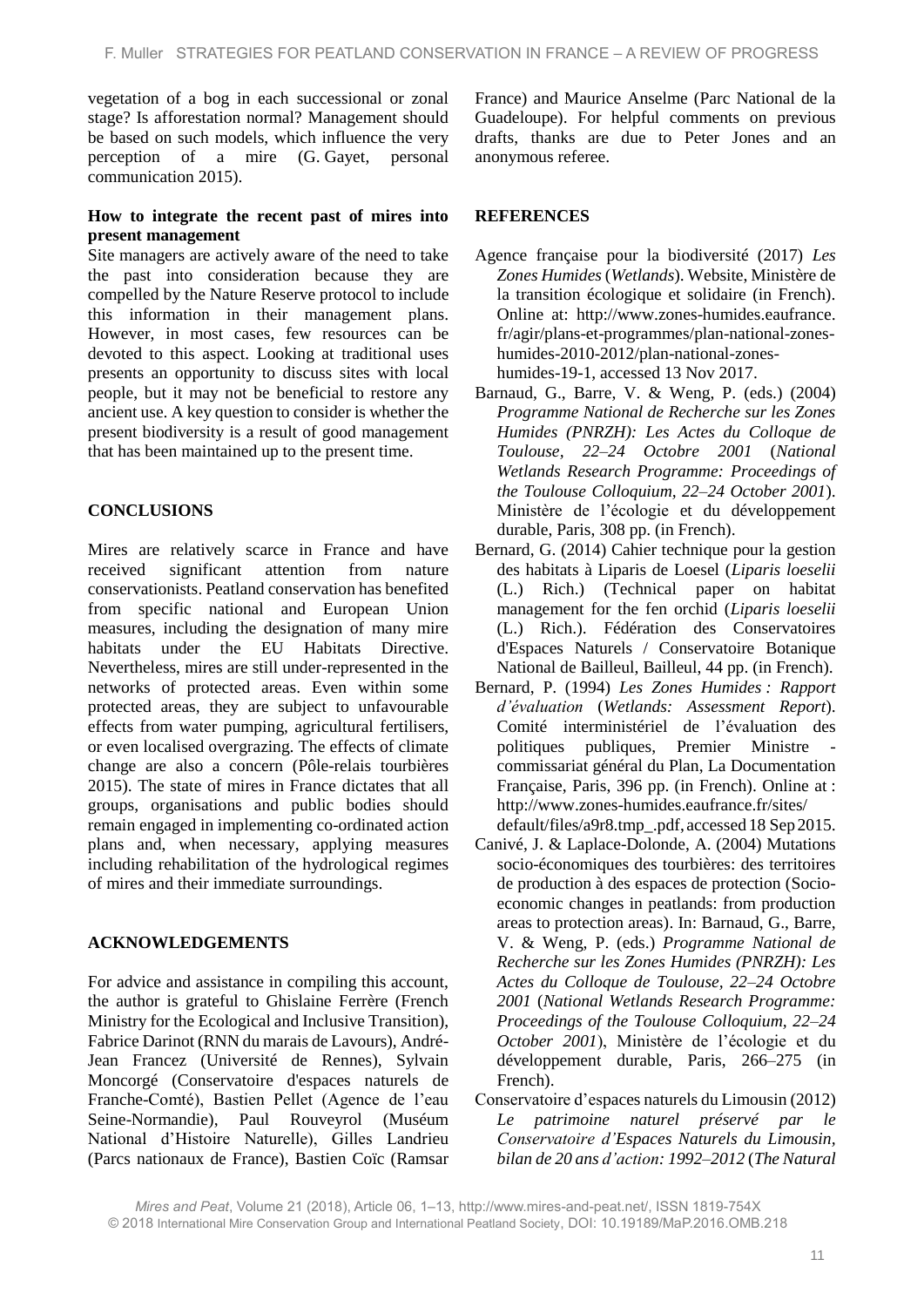*Heritage Preserved by the Limousin Conservatory of Natural Areas: 20 Years of Action*). Conservatoire d'Espaces Naturels du Limousin, Saint-Gence (France), 11–18 (in French). Online at: http://www.conservatoirelimousin.com/tl\_files/c en\_limousin/contenus/Fichiers/cen/Rapport\_phas e1\_stratconservation.pdf, accessed 17 Sep 2015.

- Cubizolle, H. & Thebaud, G. (2014) A geographical model for the altitudinal zonation of mire types in the uplands of western Europe: the example of Les Monts du Forez in eastern France. *Mires and Peat*, 15(02), 1–16.
- Cubizolle,H.,Fassion,F.,Argant,J.,Latour,C.,Galet, P. & Oberlin, C. (2012) Mire initiation, climatic change and agricultural expansion over the course of the Late-Holocene in the Massif Central mountain range (France): what are the causal links and what are the implications for mire conservation? *Quaternary International*, 251, 77– 96.
- Cubizolle, H., Mayindza-Mouandza, M. & Muller, F. (2013) Mires and Histosols in French Guiana (South America): new data relating to location and area. *Mires and Peat*, 12(03), 1–10.
- Darinot, F. & Muller, F. (2016) Les réserves naturelles comme outil de protection des tourbières en France (Natural reserves used as a tool for the protection of mires in france) *Le Courrier de la Nature*, Société Nationale de Protection de la Nature, Paris, 297, 33–41 (in French).
- Dupieux, N. (1998) *La Gestion Conservatoire des Tourbières de France* (*The Conservation Management of Peatlands in France*). Espaces naturels de France, Orléans, 244 pp. (in French).
- Etcheberry, R., Abraham, D. & Muller, F. (2004) A travers les tourbières de Saint-Pierre et Miquelon (Through the peatlands of Saint-Pierre and Miquelon). *L'Echo des Tourbières*, 9, 5–8, Fédération des Conservatoires d'espaces naturels / Pôle-relais tourbières, Besançon (in French). Online at: http://www.pole-tourbieres.org/ documentation/les-publications-du-pole-relais-45/article/l-echo-des-tourbieres, accessed 18 Sep 2015.
- Fiers, V. (2008) *Patrimoine faunistique: Observatoire du Patrimoine Naturel des Réserves Naturelles de France 2007* (*Faunistic Heritage: Natural Heritage Observatory of the Natural Reserves of France 2007*). Réserves Naturelles de France (RNF), Quétigny, 20 pp. (in French).
- Flatberg, K., Whinam, J. & Lebouvier, M. (2011) Three species of *Sphagnum* endemic to Ile Amsterdam, Terres Australes et Antarctiques Françaises: *S. cavernulosum* sp. nov.,

*S. complanatum* sp. nov. and *S. islei*. *Journal of Bryology*, 2(33), 105–121.

- Gehu, J.M., Mériaux, J.L. & Tombal, P. (1981) *Inventaire des Tourbières de France* (*Inventory of the Peatlands of France*). Institut Européen d'Ecologie (IEE), Metz (in French) [note: a separate booklet is devoted to the mires of each of the French regions].
- Julve, P. & Muller, F. (2017) France. In: Joosten, H., Tanneberger, F. & Moen, A. (eds.) *Mires and Peatlands of Europe: Status, Distribution and Conservation*, Schweizerbart Science Publishers, Stuttgart, 395–402.
- Lamentowicz, M., Słowińska, S., Słowiński, M., Jassey, V.E.J., Chojnicki, B.H., Reczuga, M.K., Zielińska, M., Marcisz, K., Lamentowicz, Ł., Barabach, J., Samson, M., Kołaczek, P. & Buttler, A. (2016) Combining short-term manipulative experiments with long-term palaeoecological investigations at high resolution to assess the response of *Sphagnum* peatlands to drought, fire and warming. *Mires and Peat*, 18(20), 1–17.
- Lindsay, R. (2015) La restauration fonctionnelle des tourbières: un enjeu pour la résilience des écosystèmes tourbeux face aux changements climatiques (Functional restoration of peatlands: a challenge for the resilience of peat ecosystems to climate change). *L'Echo des Tourbières*, 21, 16– 19, Fédération des Conservatoires d'espaces naturels / Pôle-relais tourbières, Besançon (in French). Online at : http://www.poletourbieres.org/documentation/les-publicationsdu-pole-relais-45/article/l-echo-des-tourbieres, accessed 18 Sep 2015.
- Manneville, O. (2005) Les systèmes marécageux et tourbeux de l'Île de la Réunion (The marshy and peaty systems of Reunion Island). *L'Echo des Tourbières*, 11, 7–21, Fédération des Conservatoires d'espaces naturels / Pôle-relais tourbières, Besançon (in French). Online at: www.pole-tourbieres.org/IMG/pdf/EdTn11.pdf, accessed 25 Nov 2015.
- MEDDE (2014) *3 <sup>e</sup> Plan National d'Action en Faveur des Milieux Humides (2014–2018)* (*Third National Action Plan for Wetlands (2014–2018)*). Ministère de l'écologie, du développement durable et de l'énergie (MEDDE), Paris, 31 pp. (in French). Online at : zones-humides.org/sites/ default/files/3e\_plan\_national\_d\_action\_en\_fave ur\_des\_milieux\_humides\_2014-2018\_.pdf, accessed 04 Jan 2018.
- MEEDDM (2010) *Plan National d'Action en faveur des Zones Humides* (*Second National Action Plan for Wetlands*). Ministère de l'écologie, de l'énergie, du développement durable et de la mer